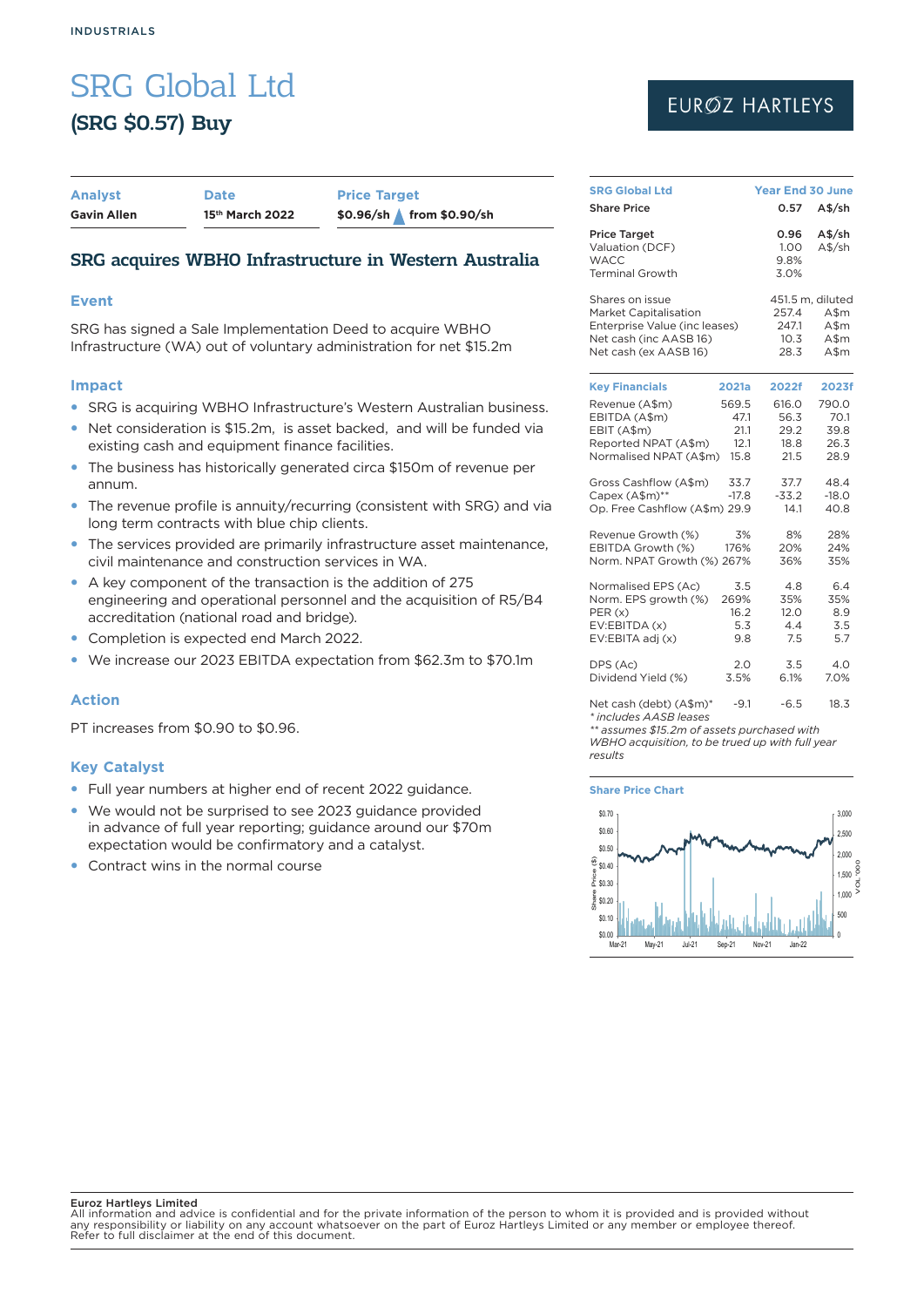# SRG Global Ltd (SRG \$0.57) Buy

# EURØZ HARTLEYS

## **Analysis**

We build earnings as follows:

|                                      | 2020A   | 2021A                    |                          | 1h 2022A 2h 2022F        | 2022F   | 2023F   |
|--------------------------------------|---------|--------------------------|--------------------------|--------------------------|---------|---------|
| Revenues                             | \$m\$   | \$m\$                    | \$m\$                    | \$m\$                    | \$m\$   | \$m\$   |
| Construction                         | 328     | 292                      | 143                      | 152                      | 295     | 380     |
| <b>Asset Services</b>                | 152     | 187                      | 101                      | 114                      | 215     | 320     |
| Mining                               | 72      | 91                       | 53                       | 53                       | 106     | 90      |
| Other                                |         |                          |                          | $\overline{\phantom{a}}$ |         |         |
| <b>Total revenues</b>                | 551     | 570                      | 297                      | 319                      | 616     | 790     |
| <b>EBITDA</b>                        |         |                          |                          |                          |         |         |
| Construction (Excludes one offs)     | 9.5     | 18.9                     | 11.1                     | 11.9                     | 23.0    | 29.6    |
| Mining                               | 13.9    | 20.0                     | 11.3                     | 11.3                     | 22.6    | 19.2    |
| Asset services                       | 18.7    | 22.0                     | 11.6                     | 13.1                     | 24.7    | 37.8    |
| Unallocated (corporate Costs)        | $-13.1$ | $-13.9$                  | $-7.0$                   | $-7.0$                   | $-14.0$ | $-16.5$ |
| Group (adjusted) EBITDA              | 29.0    | 47.1                     | 27.0                     | 29.3                     | 56.3    | 70.1    |
| Margins                              |         |                          |                          |                          |         |         |
| Construction                         | 2.9%    | 6.5%                     | 7.8%                     | 7.8%                     | 7.8%    | 7.8%    |
| <b>Asset Services</b>                | 12.3%   | 11.8%                    | 11.5%                    | 11.5%                    | 11.5%   | 11.8%   |
| Mining                               | 19.4%   | 22.0%                    | 21.3%                    | 21.3%                    | 21.3%   | 21.3%   |
|                                      |         |                          |                          |                          |         |         |
| <b>EBITDA</b>                        | 29.0    | 47.1                     | 27.0                     | 29.3                     | 56.3    | 70.1    |
| Less depreciation                    | $-19.1$ | $-21.9$                  | $-11.1$                  | $-12.2$                  | $-23.3$ | $-26.5$ |
| <b>Underlying EBIT</b>               | 9.9     | 25.1                     | 15.9                     | 17.1                     | 33.0    | 43.6    |
| Bad debts provision                  | $-7.9$  |                          |                          |                          |         |         |
| AASB 16 Interest                     | 0.2     |                          | $\overline{\phantom{0}}$ |                          |         |         |
| Amortisation of customer intangibles | $-5.1$  | $-3.8$                   | $-1.8$                   | $-2.0$                   | $-3.8$  | $-3.8$  |
| Impairment of Goodwill               | $-24.8$ | $\overline{\phantom{a}}$ | $\overline{\phantom{a}}$ | $\overline{\phantom{a}}$ |         |         |
| One off restructuring                | $-4.2$  | $\overline{\phantom{a}}$ | $\qquad \qquad -$        | $\overline{\phantom{a}}$ |         |         |
| <b>Reported EBIT</b>                 | $-31.9$ | 21.3                     | 14.1                     | 15.1                     | 29.2    | 39.8    |

We will provide more detail on the transaction in the short term, including build up of work in hand position and revenue drivers.

In the meantime our new versus old numbers are as follows:

|               | 2022  |            | 2023  |            |          |     |
|---------------|-------|------------|-------|------------|----------|-----|
|               | Old   | <b>New</b> | Old   | <b>New</b> | Variance |     |
|               | \$m\$ | \$m\$      | \$m\$ | \$m\$      | %        | %   |
| Revenue       | 616.0 | 616.0      | 690.0 | 790.0      | 0%       | 14% |
| <b>EBITDA</b> | 56.3  | 56.3       | 62.3  | 70.1       | 0%       | 12% |
| <b>EBITA</b>  | 33.0  | 33.0       | 37.9  | 43.6       | 0%       | 15% |
| <b>NPATA</b>  | 21.5  | 21.5       | 24.9  | 28.9       | 0%       | 16% |

- We increase 2023 EBITDA by approx. \$8m, being \$100m in assumed added revenue post acquisition of WBHO (WA) at 8%.
- $\bullet$  In short, we look to the business generating 2/3rds of the historical \$150m in revenue called out by the company in the acquisition presentation.

#### Euroz Hartleys Limited

All information and advice is confidential and for the private information of the person to whom it is provided and is provided without<br>any responsibility or liability on any account whatsoever on the part of Euroz Hartley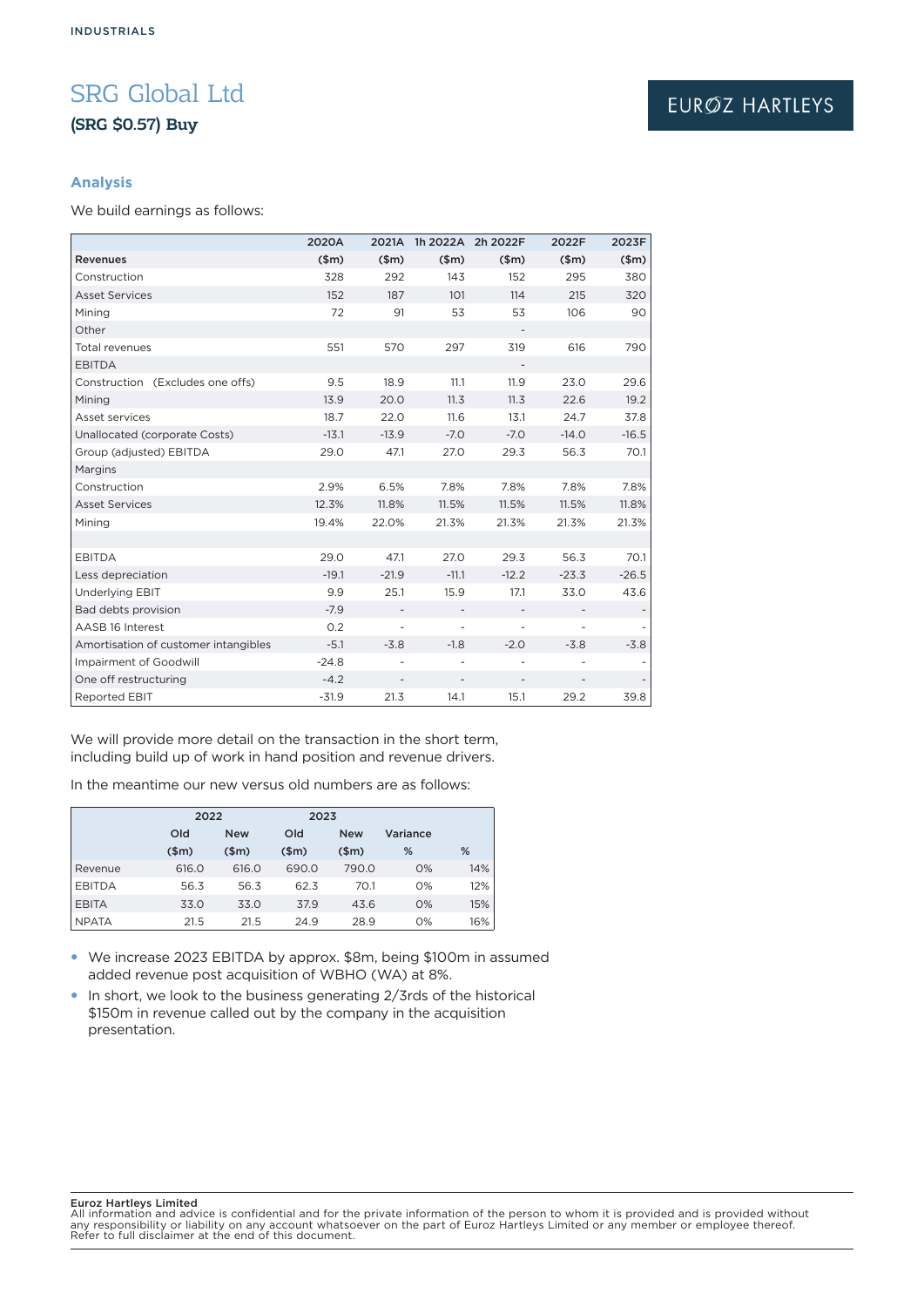# SRG Global Ltd (SRG \$0.57) Buy

### **Investment Case**

|                                             | 2022   | 2023   |  |  |
|---------------------------------------------|--------|--------|--|--|
|                                             | \$m\$  | \$m\$  |  |  |
| <b>EBITDA</b>                               | 56.3   | 70.1   |  |  |
| Multiple                                    | 7.0    | 6.5    |  |  |
| Enterprise value                            | 394.2  | 455.5  |  |  |
| Add net cash (inclusive of AASB 16 Leases)* | 10.3   | $-6.5$ |  |  |
| Market capitalisation                       | 404.5  | 449.0  |  |  |
| Value per share                             | \$0.90 | \$0.99 |  |  |
| <b>DCF</b>                                  |        | \$1.00 |  |  |
| Average                                     |        | \$0.96 |  |  |
|                                             |        |        |  |  |

\* net cash at end 1h 2022 and forecast start of fiscal 2023 respectively • We increase our price target to include the acquisition and 2023

forecasts. • There is nothing particularly demanding about our targets.

• We look to guidance in advance of full year numbers consistent with our forecasts as catalyst.

Euroz Hartleys Limited

All information and advice is confidential and for the private information of the person to whom it is provided and is provided without<br>any responsibility or liability on any account whatsoever on the part of Euroz Hartley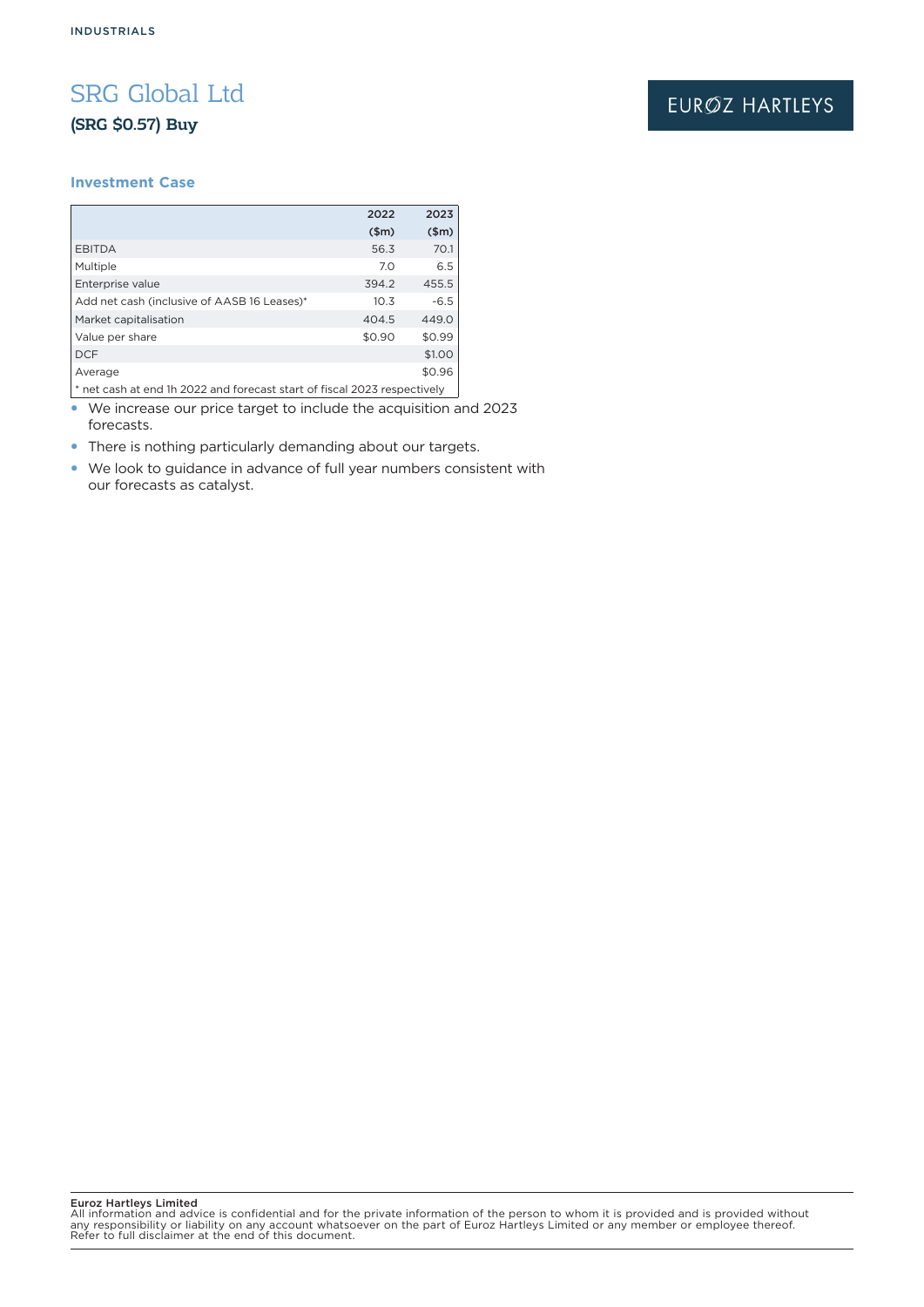# SRG Global Ltd

# (SRG \$0.57) Buy

| <b>Financial Statements</b>                                                         | 2020a        | 2021a    | 2022f       | 2023f   |
|-------------------------------------------------------------------------------------|--------------|----------|-------------|---------|
| Income Statement                                                                    |              |          |             |         |
| Sales                                                                               | 551.2        | 569.5    | 616.0       | 790.0   |
| Other                                                                               | 2.4          | 0.0      | 0.0         | 0.0     |
| Revenue                                                                             | 553.6        | 569.5    | 616.0       | 790.0   |
| Operating costs                                                                     | -524.6       | $-508.5$ | $-545.7$    | -703.4  |
| Overhead                                                                            | $-13.1$      | $-13.9$  | $-14.0$     | $-16.5$ |
| <b>EBITDA</b>                                                                       | 17.0         | 47.1     | 56.3        | 70.1    |
| Depreciation                                                                        | $-19.1$      | $-21.9$  | $-23.3$     | $-26.5$ |
| Amortisation                                                                        | $-5.1$       | $-4.0$   | $-3.8$      | $-3.8$  |
| EBIT                                                                                | $-7.2$       | 21.1     | 29.2        | 39.8    |
| Net Interest income/(expense)                                                       | $-3.0$       | $-2.5$   | $-2.3$      | $-2.3$  |
| Other income/(expense)                                                              | $-24.8$      | 0.0      | 0.0         | 0.0     |
| EBT                                                                                 | $-34.9$      | 18.6     | 26.9        | 37.5    |
| Tax expense                                                                         | 5.2          | $-6.6$   | $-8.1$      | $-11.3$ |
| Minority interest                                                                   | O.O          | O.O      | O.O         | 0.0     |
| <b>Reported Earnings</b>                                                            | $-29.7$      | 12.1     | 18.8        | 26.3    |
| Adjustments                                                                         | 34.0         | 3.8      | 2.7         | 2.7     |
| Normalized Net Profit                                                               | 4.3          | 15.8     | 21.5        | 28.9    |
|                                                                                     |              |          |             |         |
|                                                                                     |              |          |             |         |
| Cash flow (A\$m)                                                                    | 2020a        | 2021a    | 2022f       | 2023f   |
| Pretax profit                                                                       | $-34.9$      | 18.6     | 26.9        | 37.5    |
| + Depreciation & Amort                                                              | 24.2         | 25.9     | 27.1        | 30.3    |
| - Lease Expense                                                                     | $-7.7$       | $-8.2$   | $-8.2$      | $-8.2$  |
| + Provisions                                                                        | O.O          | 0.0      | 0.0         | O.O     |
| - Profit on sale of non-current assets                                              | $-1.7$       | $-0.2$   | 0.0         | 0.0     |
| + Other non cash expense                                                            | 24.8         | 0.0      | 0.0         | 0.0     |
| - Tax Paid                                                                          | 0.0          | $-2.5$   | -8.1        | $-11.3$ |
| <b>Gross Cashflow</b>                                                               | 4.7          | 33.7     | 37.7        | 48.4    |
| - Capital Expenditure**                                                             | $-22.6$      | $-17.8$  | $-33.2$     | $-18.0$ |
| - Change in Working Capital                                                         | $-2.8$       | 14.0     | 9.6         | 10.5    |
| <b>Operating Free Cashflow</b>                                                      | -20.7        | 29.9     | 14.1        | 40.8    |
| - Dividends Paid                                                                    | $-2.2$       | $-8.9$   | $-11.2$     | $-15.8$ |
| - Acquisitions                                                                      | 0.0          | 0.0      | 0.0         | 0.0     |
| + Proceeds from sale of property                                                    | 4.0          | 0.0      | O.O         | 0.0     |
| - Investments                                                                       | O.O          | O.O      | 0.0         | 0.0     |
| + Equity issued                                                                     | 0.0          | 0.0      | O.O         | 0.0     |
| + Vendor Finance                                                                    | O.O          | 0.0      | O.O         | 0.0     |
| +/- Other                                                                           | $-1.7$       | $-0.3$   | 0.0         | 0.0     |
| Net Cashflow                                                                        | $-20.7$      | 20.7     | 2.9         | 25.0    |
| BoP Net Cash / (Debt)                                                               | 12.2         | $-35.2$  | $-9.1$      | $-6.5$  |
| (+/-) Net Cashflow                                                                  | $-20.7$      | 20.7     | 2.9         | 25.0    |
| (+/-) AASB16 Adj.                                                                   | $-26.7$      | 5.4      | $-0.2$      | $-0.2$  |
| EoP Net Cash / (Debt)*                                                              | -35.2        | $-9.1$   | $-6.5$      | 18.3    |
| *includes leases                                                                    |              |          |             |         |
|                                                                                     |              |          |             |         |
| <b>Balance Sheet (\$m)</b>                                                          | 2020a        | 2021a    | 2022f       | 2023f   |
|                                                                                     |              | 46.2     | 45.2        |         |
| Cash                                                                                | 28.1         |          |             | 70.0    |
| Receivables                                                                         | 128.7        | 142.2    | 123.2       | 150.1   |
| Inventory                                                                           | 15.6         | 14.9     | 18.5<br>3.3 | 23.7    |
| Other                                                                               | 4.3<br>176.7 | 3.3      |             |         |
| <b>Total current assets</b>                                                         |              |          |             | 3.3     |
| Other receivables                                                                   |              | 206.6    | 190.2       | 247.1   |
| Investments equity method                                                           | 0.0          | 0.0      | 0.0         | 0.0     |
|                                                                                     | 0.0          | 0.0      | 0.0         | 0.0     |
| Property, plant and equipment                                                       | 79.2         | 81.5     | 99.9        | 99.8    |
| Intangibles                                                                         | 107.3        | 104.6    | 100.8       | 97.0    |
| <b>ROUA</b>                                                                         | 26.0         | 20.3     | 20.3        | 20.3    |
| Deferred tax assets                                                                 | 33.7         | 28.0     | 28.0        | 28.0    |
| Other                                                                               | 0.0          | 1.9      | 1.9         | 1.9     |
| Total non current assets                                                            | 246.1        | 236.3    | 250.9       | 247.0   |
| Total assets                                                                        | 422.8        | 442.9    | 441.1       | 494.1   |
| Payables                                                                            | 129.0        | 153.1    | 147.3       | 189.9   |
| Interest bearing liabilties                                                         | 12.7         | 15.3     | 15.3        | 15.3    |
| Lease Liability                                                                     | 8.4          | 8.3      | 8.3         | 8.3     |
| Current tax liabilties                                                              | 2.5          | 0.5      | 0.5         | 0.5     |
| Deferred income                                                                     | 0.0          | 0.0      | 0.0         | 0.0     |
| <b>Total current liabilites</b>                                                     | 152.6        | 177.2    | 171.4       | 214.0   |
| Interest bearing liabilties                                                         | 23.9         | 18.6     | 15.0        | 15.0    |
| Lease Liability                                                                     | 18.3         | 13.1     | 13.1        | 13.1    |
| Provisions                                                                          | 6.6          | 7.1      | 7.1         | 7.1     |
| Deferred tax                                                                        | 0.0          | O.O      | O.O         | 0.0     |
| Total non current liabilties                                                        | 48.8         | 38.9     | 35.2        | 35.2    |
| <b>Total liabilties</b>                                                             | 201.4        | 216.1    | 206.7       | 249.3   |
| <b>Net Assets</b>                                                                   | 221.4        | 226.8    | 234.4       | 244.8   |
| Contributed equity                                                                  | 218.1        | 218.1    | 218.1       | 218.1   |
| Reserves                                                                            | 8.1          | 8.1      | 8.1         | 8.1     |
| NCI                                                                                 | 0.0          | 0.0      | 0.0         | 0.0     |
| <b>Retained Earnings</b>                                                            | -4.8         | 0.6      | 8.1         | 18.6    |
| Total equity<br>** assumes \$15.2m of assets purchased with WBHO acquisition, to be | 221.4        | 226.8    | 234.4       | 244.8   |

# EURØZ HARTLEYS

| <b>Performance Ratios</b>                                                                                                                                                                                                                                                                                                                    | 2020a                                                                                                                  | 2021a                                                                                                            | 2022f                                                                                                         | 2023f                                                                                                    |
|----------------------------------------------------------------------------------------------------------------------------------------------------------------------------------------------------------------------------------------------------------------------------------------------------------------------------------------------|------------------------------------------------------------------------------------------------------------------------|------------------------------------------------------------------------------------------------------------------|---------------------------------------------------------------------------------------------------------------|----------------------------------------------------------------------------------------------------------|
| <b>Growth &amp; Margins</b><br>Revenue Growth<br><b>EBITDA Growth</b><br><b>EBIT Growth</b><br>Normalized Net Profit Growth<br><b>EBITDA</b> margin<br><b>EBIT</b> margin<br>Normalized net profit margin<br>Effective tax rate                                                                                                              | 12%<br>$-28%$<br>$-187%$<br>$-55%$<br>3%<br>$-1%$<br>1%<br>15%                                                         | 3%<br>176%<br>$-395%$<br>267%<br>8%<br>4%<br>3%<br>35%                                                           | 8%<br>20%<br>38%<br>36%<br>9%<br>5%<br>3%<br>30%                                                              | 28%<br>24%<br>36%<br>35%<br>9%<br>5%<br>4%<br>30%                                                        |
| Liquidity<br>Capex/depreciation (x)<br>Current ratio (x)<br>Quick ratio (x)<br>Receivable days<br>Inventory days<br>Payable days                                                                                                                                                                                                             | 93%<br>1.2<br>1.2<br>85<br>11<br>90                                                                                    | 69%<br>1.2<br>1.2<br>91<br>11<br>110                                                                             | 123%<br>1.1<br>1.1<br>73<br>12<br>99                                                                          | 59%<br>1.2<br>1.2<br>69<br>12<br>99                                                                      |
| <b>Risk Measures</b><br>Dividend Cover (x)<br>Payout ratio (%)<br>Net interest cover (x)<br>Net debt/equity (%)                                                                                                                                                                                                                              | $-13.5$<br>$-0.1$<br>$-2.4$<br>16%                                                                                     | 1.4<br>0.7<br>8.5<br>4%                                                                                          | 1.7<br>0.6<br>12.5<br>3%                                                                                      | 1.7<br>0.6<br>17.6<br>$-7%$                                                                              |
| Returns<br><b>ROIC</b><br><b>ROA</b><br><b>ROE</b>                                                                                                                                                                                                                                                                                           | $-2%$<br>1%<br>2%                                                                                                      | 6%<br>4%<br>7%                                                                                                   | 8%<br>5%<br>9%                                                                                                | 10%<br>6%<br>12%                                                                                         |
| <b>Share Data/Valuation</b>                                                                                                                                                                                                                                                                                                                  | 2020a                                                                                                                  | 2021a                                                                                                            | 2022f                                                                                                         | 2023f                                                                                                    |
| Share Data<br>Issued shares (m)<br>Weighted ave shares (m)<br>Fully diluted shares (m)<br>Basic EPS (A\$)<br>YoY change (%)<br>Fully diluted EPS (A\$)<br>YoY change (%)<br>Fully diluted normalised EPS (A\$)<br>YoY change (%)<br>Dividend/share (A\$)<br>Franking (%)<br>Gross cashflow/share (A\$)<br>NBV/share (A\$)<br>NTA/Share (A\$) | 445.8<br>451.5<br>451.5<br>$-6.6$<br>$-402%$<br>$-6.6$<br>$-402%$<br>1.0<br>-56%<br>1.0<br>100%<br>1.0<br>49.0<br>25.3 | 445.8<br>449.0<br>449.0<br>2.7<br>$-141%$<br>2.7<br>$-141%$<br>3.5<br>269%<br>2.0<br>100%<br>7.5<br>50.5<br>27.2 | 451.5<br>451.5<br>451.5<br>4.2<br>$-55%$<br>4.2<br>$-55%$<br>4.8<br>35%<br>3.5<br>100%<br>8.4<br>51.9<br>29.6 | 451.5<br>451.5<br>451.5<br>5.8<br>39%<br>5.8<br>39%<br>6.4<br>35%<br>4.0<br>100%<br>10.7<br>54.2<br>32.7 |
| Valuation<br>PER (Basic) (x)<br>PER (Fully diluted) (x)<br>PER (Fully diluted, normalized) (x)<br>P/CFPS(x)<br>Price/NBV (x)<br>Price/NTA (x)<br>Dividend Yield (%)<br>EV/EBITDA (x)<br>EV/EBITA(x)<br>EV/Revenue (x)                                                                                                                        | $-8.7$<br>$-8.7$<br>59.7<br>55.3<br>1.2<br>2.3<br>1.8%<br>14.5<br>10.9<br>0.4                                          | 21.2<br>21.2<br>16.2<br>7.6<br>1.1<br>2.1<br>3.5%<br>5.3<br>9.8<br>0.4                                           | 13.7<br>13.7<br>12.0<br>6.8<br>1.1<br>1.9<br>6.1%<br>4.4<br>7.5<br>0.4                                        | 9.8<br>9.8<br>8.9<br>5.3<br>1.1<br>1.7<br>7.0%<br>3.5<br>5.7<br>0.3                                      |
| <b>Other Information</b><br>Average daily volume (A\$m)                                                                                                                                                                                                                                                                                      |                                                                                                                        |                                                                                                                  |                                                                                                               | 0.5                                                                                                      |
| <b>ASX Code</b><br>Next result                                                                                                                                                                                                                                                                                                               |                                                                                                                        |                                                                                                                  |                                                                                                               | <b>SRG</b><br>Aug-22                                                                                     |

### **Company Description**

SRG Global is a global specialist engineering, constuction and maintenance group

Euroz Hartleys Limited

All information and advice is confidential and for the private information of the person to whom it is provided and is provided without<br>any responsibility or liability on any account whatsoever on the part of Euroz Hartley